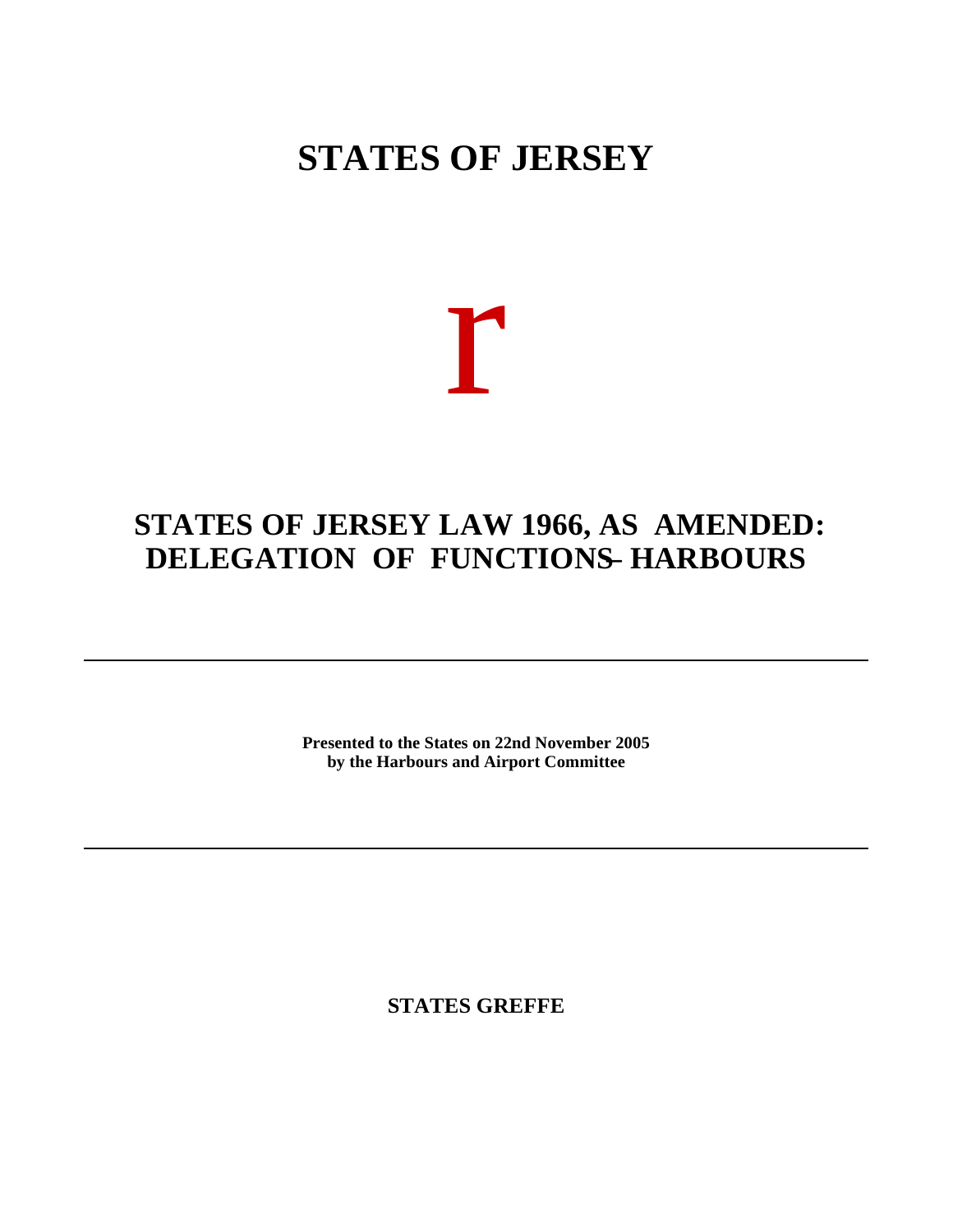#### **REPORT**

On 21st October 2005, the Harbours and Airport Committee made an Act delegating certain of its functions under the Harbours (Jersey) Regulations 1962, as amended, Boats and Surf-Riding (Control) (Jersey) Regulations 1969, as amended, Shipping (Tonnage) (Jersey) Regulations 2004, Shipping (Fishing Vessels – Safety Training) (Jersey) Order 2004 and Shipping (Survey and Certification) (Jersey) Order 2005.

The terms of the delegation were recorded in an Act of the Committee as follows –

"A6. The Committee, with reference to its Act No. A2 of 23rd March 2005, received and considered  $\epsilon$ report prepared by the Strategic Development Co-ordinator, with regard to delegating certain functions to various officers of the Harbour Department. In this connexion the Committee received a list which detailed the relevant delegated functions (attached as an enclosure to this Act).

 The Committee, having considered the matter, endorsed the recommendations, as detailed in the enclosure, and requested that a "rapport et correspondance" be prepared for presentation to the States at the earliest opportunity."

The delegation was made in pursuance of Article 36A of the States of Jersey Law 1966, as amended, and had effect from 21st October 2005.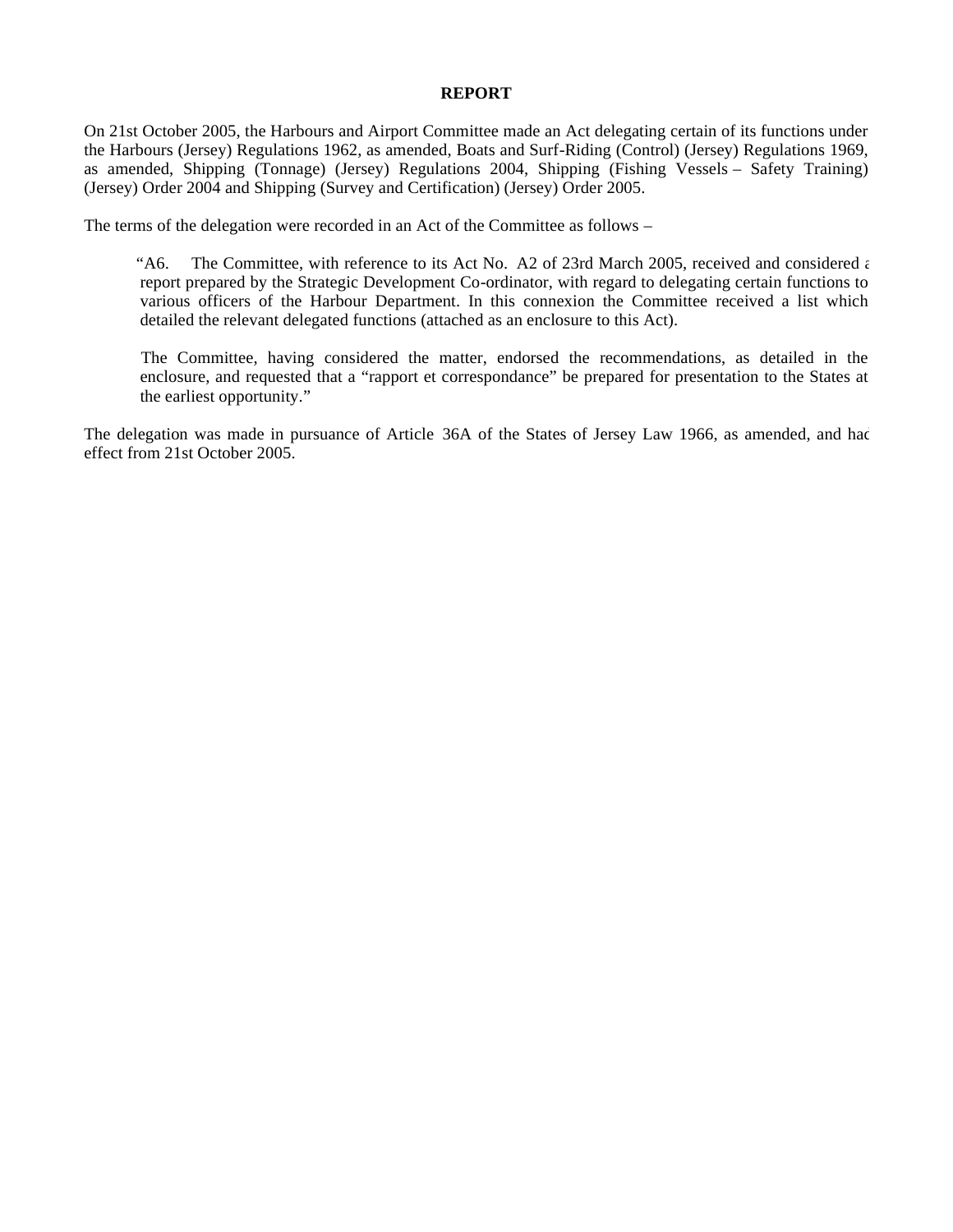### **REPORT**

| Legislation:            | Harbours (Jersey) Regulations 1962, as amended,<br>Part 1 (Powers of Committee)                                                                                                                                           |
|-------------------------|---------------------------------------------------------------------------------------------------------------------------------------------------------------------------------------------------------------------------|
| Delegate:               | Harbour Master/Deputy Harbour Master                                                                                                                                                                                      |
| <b>Function:</b>        | To restrict access to harbours (Regulation 1), removal of<br>unserviceable vessels and other obstructions<br>(Regulation 2), circulation and parking of vehicles<br>(Regulation 4) and posting of notices (Regulation 5). |
| Scope of<br>delegation: | Any action taken by the Harbour Master/Deputy Harbour<br>Master must conform with Shipping legislation and<br>conventions in force in Jersey and with any codes of<br>practice approved by the Committee.                 |

| Legislation:            | Harbours (Jersey) Regulations 1962, as amended,<br>Part 3 (Duties of Master and Owner)                                                                                              |
|-------------------------|-------------------------------------------------------------------------------------------------------------------------------------------------------------------------------------|
| Delegate:               | Harbour Master/Deputy Harbour Master                                                                                                                                                |
| <b>Function:</b>        | Action to be taken under Regulation $7(2)$ following failure<br>of a master to carry out directions of the Harbour Master/<br>Deputy Harbour Master requiring movement of a vessel. |
| Scope of<br>delegation: | To conform to agreed Committee policies and codes of<br>practice.                                                                                                                   |

| Legislation:            | Harbours (Jersey) Regulations 1962, as amended,<br>Part 4 (Provisions governing ships bringing petroleum<br>spirit into a harbour) and Part 5 (Provisions governing<br>the conveyance, loading and unloading of explosives) |
|-------------------------|-----------------------------------------------------------------------------------------------------------------------------------------------------------------------------------------------------------------------------|
| Delegate:               | Harbour Master/Deputy Harbour Master                                                                                                                                                                                        |
| <b>Function:</b>        | To authorise an officer to discharge the functions of<br>inspection to ascertain whether the requirements of Parts 4<br>(Regulation 24) and 5 (Regulation 35) of the Regulations<br>are being carried out.                  |
| Scope of<br>delegation: | Any professional fees required, or provision of facilities,<br>to be within annual budget or agreed contingency budget.                                                                                                     |

| <b>Legislation:</b> | Harbours (Jersey) Regulations 1962, as amended, |
|---------------------|-------------------------------------------------|
|                     | $\vert$ Part 7 (Loading and Unloading etc.)     |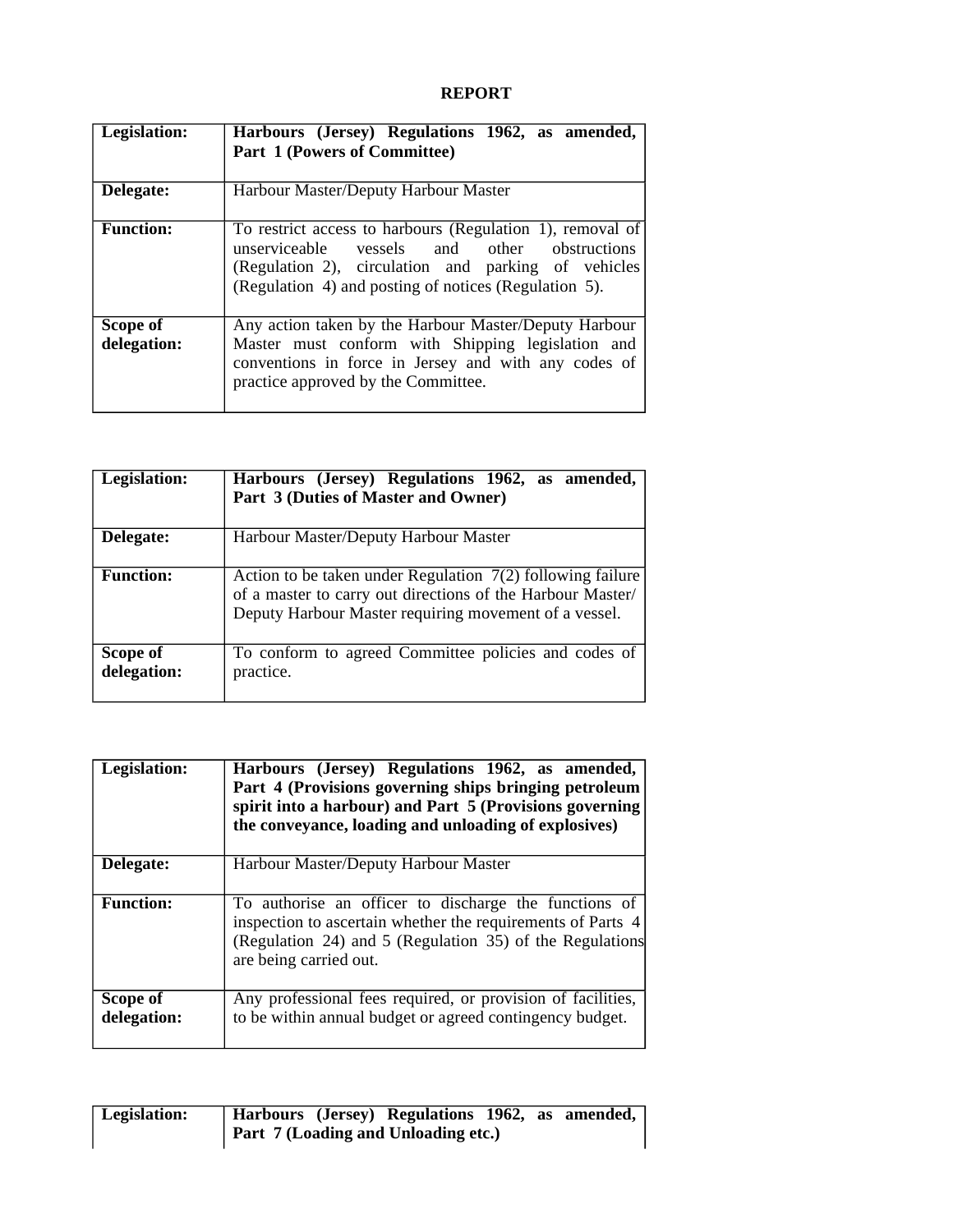| Delegate:               | <b>Chief Executive/Commercial Director</b>                                                                        |
|-------------------------|-------------------------------------------------------------------------------------------------------------------|
| <b>Function:</b>        | To oversee the procedure for the charging for goods left  <br>on a harbour under Regulation $45(2)$ and $45(3)$ . |
| Scope of<br>delegation: | Charges and any reduction in the amounts to be as stated<br>in the Regulations.                                   |

| Legislation:            | Harbours (Jersey) Regulations 1962, as amended,<br>Part 8 (General)                                                                                                                                                                                                |
|-------------------------|--------------------------------------------------------------------------------------------------------------------------------------------------------------------------------------------------------------------------------------------------------------------|
| Delegate:               | Harbour Master/Deputy Harbour Master                                                                                                                                                                                                                               |
| <b>Function:</b>        | Functions under Regulation 47 (Damage by vessels in<br>harbour) with respect to persons answerable for any<br>damage, and persons liable to make good any such<br>damage, including power to detain a vessel and obtain<br>security for the amount of damage done. |
| Scope of<br>delegation: | Valuation of cost to make good damage to be based on<br>independent professional report.                                                                                                                                                                           |

| Legislation:            | Harbours (Jersey) Regulations 1962, as amended,<br>Part 8 (General)                                                                                                                                                                                                      |
|-------------------------|--------------------------------------------------------------------------------------------------------------------------------------------------------------------------------------------------------------------------------------------------------------------------|
| Delegate:               | Harbour Master/Deputy Harbour Master                                                                                                                                                                                                                                     |
| <b>Function:</b>        | Giving permission under Regulation $\overline{49(1)}$ (a) through to 1<br>(e) and $1(g)$ for any of the following – fixing notices; use<br>of vessels as houseboats; use of firearms; public address<br>or performance; soliciting or collecting; lighting<br>fireworks. |
| Scope of<br>delegation: | Any permission given to fall within the scope of any<br>policies or codes of practice approved by the Committee.                                                                                                                                                         |

| Legislation:     | Harbours (Jersey) Regulations 1962, as amended,<br>Part 8 (General)                                                                                                 |
|------------------|---------------------------------------------------------------------------------------------------------------------------------------------------------------------|
| Delegate:        | <b>Commercial Director</b>                                                                                                                                          |
| <b>Function:</b> | Giving permission to engage in any trade or business<br>activity under Regulation $49(1)(f)$ and the setting of any<br>terms and conditions under Regulation 49(2). |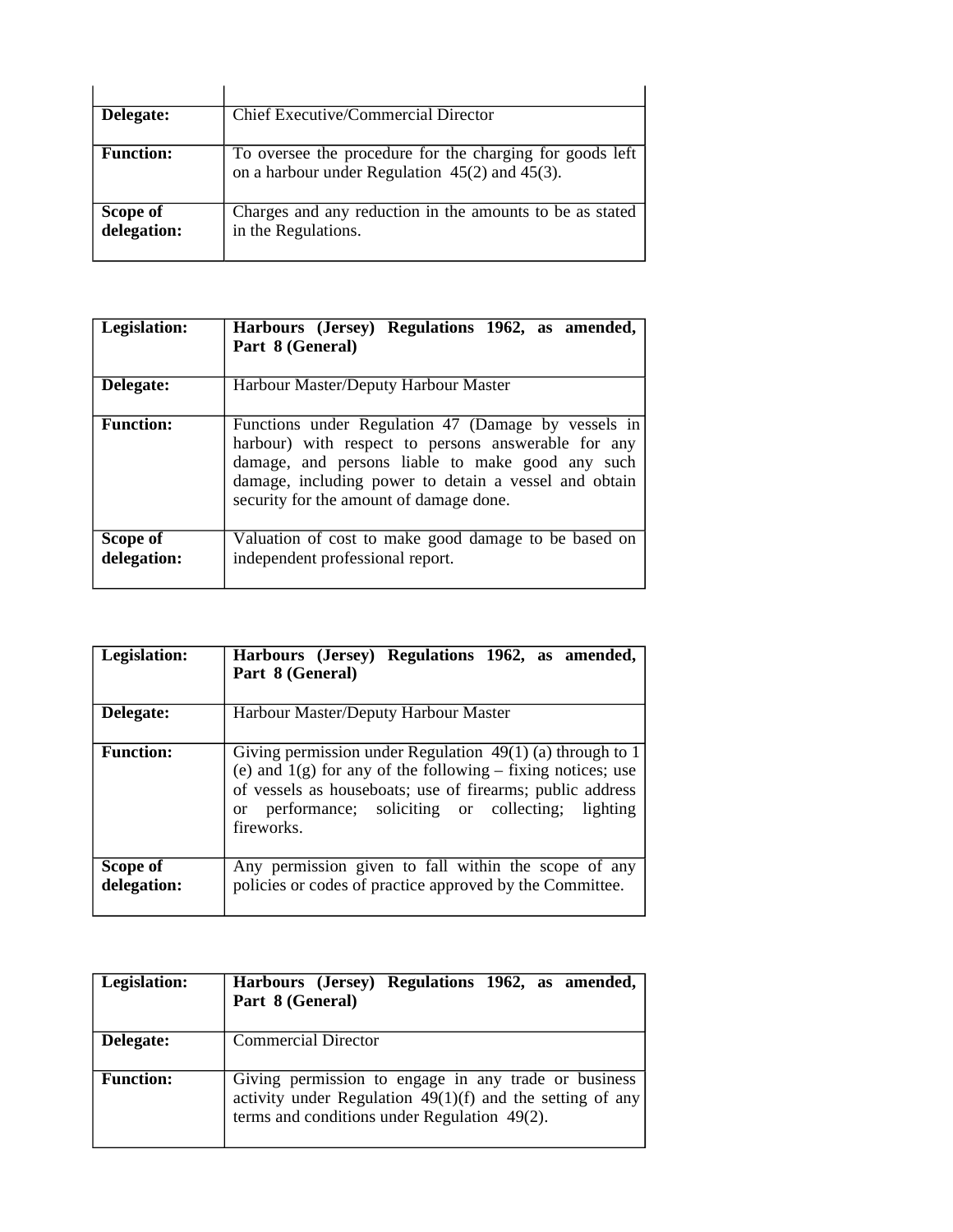| Scope of    | Any permission given or withdrawal of such permission to   |
|-------------|------------------------------------------------------------|
| delegation: | fall within the scope of any policies or codes of practice |
|             | approved by the Committee.                                 |

| Legislation:            | <b>Boats and Surf-Riding (Control) (Jersey) Regulations</b><br>1969, as amended, Part 1 (Provisions as to Surf<br><b>Riding</b> )                                                                                                            |
|-------------------------|----------------------------------------------------------------------------------------------------------------------------------------------------------------------------------------------------------------------------------------------|
| Delegate:               | Chief Executive/Commercial Director                                                                                                                                                                                                          |
| <b>Function:</b>        | To oversee the registration and insurance procedures and<br>the issue of certificates, concerning surf-riding.                                                                                                                               |
| Scope of<br>delegation: | Any fees required to be as stated in the Regulation. The<br>design of forms, certificates and discs to be determined by<br>the delegate. Cancellation of the certificate to be within<br>the clearly stated procedures of these Regulations. |

| Legislation:            | <b>Boats and Surf-Riding (Control) (Jersey) Regulations</b><br>1969, as amended, Part 2 (Registration of Sail Boards)                                                                                                                        |
|-------------------------|----------------------------------------------------------------------------------------------------------------------------------------------------------------------------------------------------------------------------------------------|
| Delegate:               | Chief Executive/Commercial Director                                                                                                                                                                                                          |
| <b>Function:</b>        | To oversee the registration and insurance procedures and<br>the issue of certificates, concerning sail boards.                                                                                                                               |
| Scope of<br>delegation: | Any fees required to be as stated in the Regulation. The<br>design of forms, certificates and discs to be determined by<br>the delegate. Cancellation of the certificate to be within<br>the clearly stated procedures of these Regulations. |

| Legislation:            | Boats and Surf-Riding (Control) (Jersey) Regulations<br>1969, as amended, Part 3, (Registration of Boats)                         |
|-------------------------|-----------------------------------------------------------------------------------------------------------------------------------|
| Delegate:               | Chief Executive/Commercial Director                                                                                               |
| <b>Function:</b>        | To oversee the registration procedures and issue of<br>certificates of registration for boats.                                    |
| Scope of<br>delegation: | Any fees required to be as stated in the Regulation. The<br>design of forms and certificates to be determined by the<br>delegate. |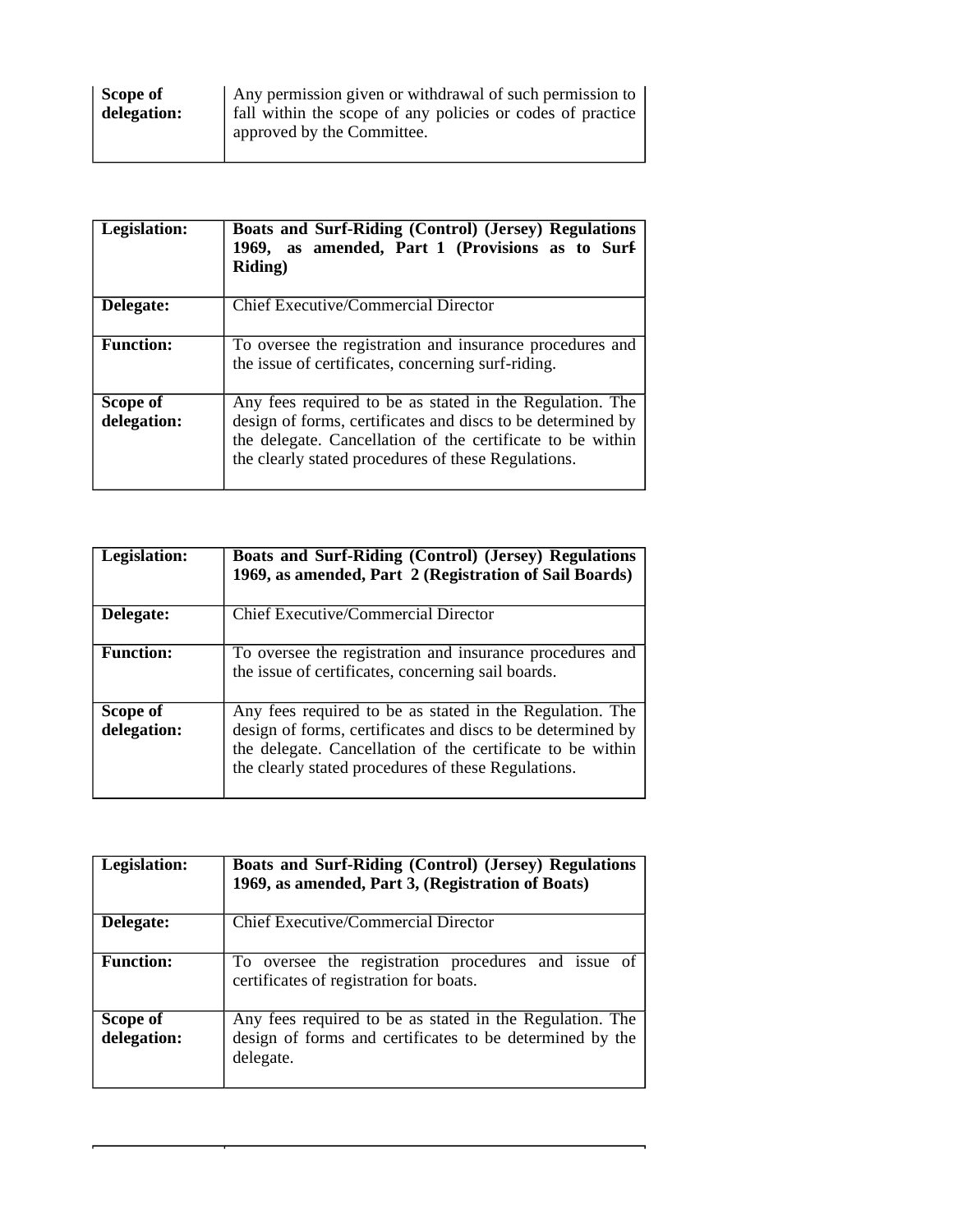| Legislation:     | <b>Boats and Surf-Riding (Control) (Jersey) Regulations</b><br>1969, as amended, Part 4, (Control of Boats Plying for<br>Hire)                                                        |
|------------------|---------------------------------------------------------------------------------------------------------------------------------------------------------------------------------------|
| Delegate:        | Chief Executive                                                                                                                                                                       |
| <b>Function:</b> | For boats to ply for hire (except where operating from the<br>beach). To grant a licence (Regulations 14 and 15) and to<br>revoke, suspend or vary a licence (Regulations 16 and 17). |

| Legislation:            | <b>Boats and Surf-Riding (Control) (Jersey) Regulations</b><br>1969, as amended, Part 5 (Control of Passenger Boats<br><b>Plying for Hire etc.)</b>                                                                                                                                                                                          |
|-------------------------|----------------------------------------------------------------------------------------------------------------------------------------------------------------------------------------------------------------------------------------------------------------------------------------------------------------------------------------------|
| Delegate:               | <b>Chief Executive</b>                                                                                                                                                                                                                                                                                                                       |
| <b>Function:</b>        | For passenger boats to ply for hire between places in the<br>Island: to grant a licence (Regulations 25 and 26) and to<br>revoke, suspend, vary or refuse a licence (Regulations 27<br>and 28).                                                                                                                                              |
| Scope of<br>delegation: | Any fees required to be as stated in the Regulation. The<br>design of forms and licences to be determined by the<br>delegate. Any revocation, suspension or variation of the<br>licence to be within the clearly stated procedures of these<br>Regulations and with due regard to the advice of the<br>Harbour Master/Deputy Harbour Master. |

| Legislation:            | <b>Boats and Surf-Riding (Control) (Jersey) Regulations</b><br>1969, as amended, Part 6 (Registration and Marking of<br><b>Speed Boats)</b>                                                                                         |
|-------------------------|-------------------------------------------------------------------------------------------------------------------------------------------------------------------------------------------------------------------------------------|
| Delegate:               | Chief Executive/Commercial Director                                                                                                                                                                                                 |
| <b>Function:</b>        | To oversee the registration and marking of speed boats<br>and to issue the relevant certificate of registration<br>(Regulations 32, 33 and 34). To ensure compliance with<br>the insurance obligations of the owner (Regulation 35) |
| Scope of<br>delegation: | Any fees required to be as stated in the Regulation. The<br>design of forms to be determined by the delegate.<br>Cancellation of the certificate to be within the clearly<br>stated procedures of these Regulations.                |

| <b>Legislation:</b> | <b>Shipping (Tonnage) (Jersey) Regulations 2004</b> |
|---------------------|-----------------------------------------------------|
|                     |                                                     |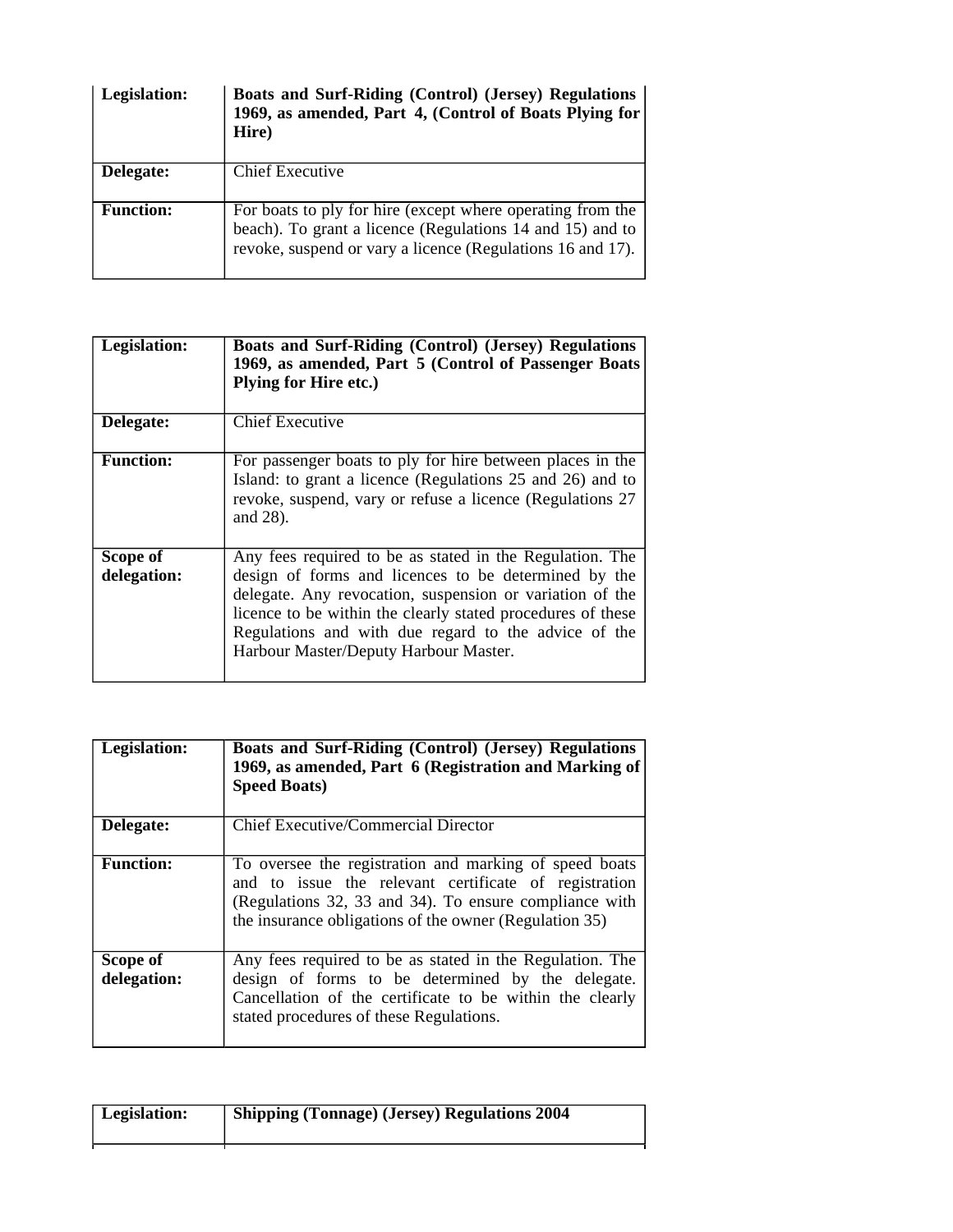| Delegate:               | Registrar of Shipping                                                                                                                     |
|-------------------------|-------------------------------------------------------------------------------------------------------------------------------------------|
| <b>Function:</b>        | To appoint appropriately qualified authorized measurers<br>and surveyors, as defined in Regulation 1.                                     |
| Scope of<br>delegation: | The Registrar shall only appoint the said measurers and<br>surveyors for the purpose of their functions under the<br>Tonnage Regulations. |

| Legislation:            | Shipping (Fishing Vessels – Safety Training) (Jersey)<br><b>Order 2004</b>                                                                                                                                                                                                                                                       |
|-------------------------|----------------------------------------------------------------------------------------------------------------------------------------------------------------------------------------------------------------------------------------------------------------------------------------------------------------------------------|
| Delegate:               | Harbour Master/Deputy Harbour Master                                                                                                                                                                                                                                                                                             |
| <b>Function:</b>        | To grant exemptions from the requirement for safety<br>training under Article 4.                                                                                                                                                                                                                                                 |
| Scope of<br>delegation: | Exemption may apply to fishermen operating vessels<br>under 6 metres in length and where they have attended the<br>approved alternative training. Temporary exemptions for<br>those who have not attended any approved training must<br>be time-limited and dependent on there being on-board<br>safety and emergency briefings. |

| Legislation:            | Shipping (Survey and Certification) (Jersey) Order<br>2005 Article 1(2)(j), regarding U.K. Regulation 11                                                                                                  |
|-------------------------|-----------------------------------------------------------------------------------------------------------------------------------------------------------------------------------------------------------|
| Delegate:               | Harbour Master/Deputy Harbour Master                                                                                                                                                                      |
| <b>Function:</b>        | To issue a Passenger Certificate in accordance with the<br>associated U.K. Regulation 11(a) and recognise equivalent<br>U.K. certification in accordance with the associated U.K.<br>Regulation $11(b)$ . |
| Scope of<br>delegation: | The Harbour Master/Deputy Harbour Master shall only<br>issue and recognise certificates where the appropriate<br>survey or surveys have been satisfactorily completed.                                    |

| Legislation:     | Shipping (Survey and Certification) (Jersey) Order<br>2005 Article 1, regarding U.K. Regulation 19                                                                             |
|------------------|--------------------------------------------------------------------------------------------------------------------------------------------------------------------------------|
| Delegate:        | Harbour Master/Deputy Harbour Master                                                                                                                                           |
| <b>Function:</b> | To cancel a certificate issued to a Jersey ship in<br>accordance with the associated U.K. Regulation 19(1) and<br>to require the surrender of such a certificate in accordance |